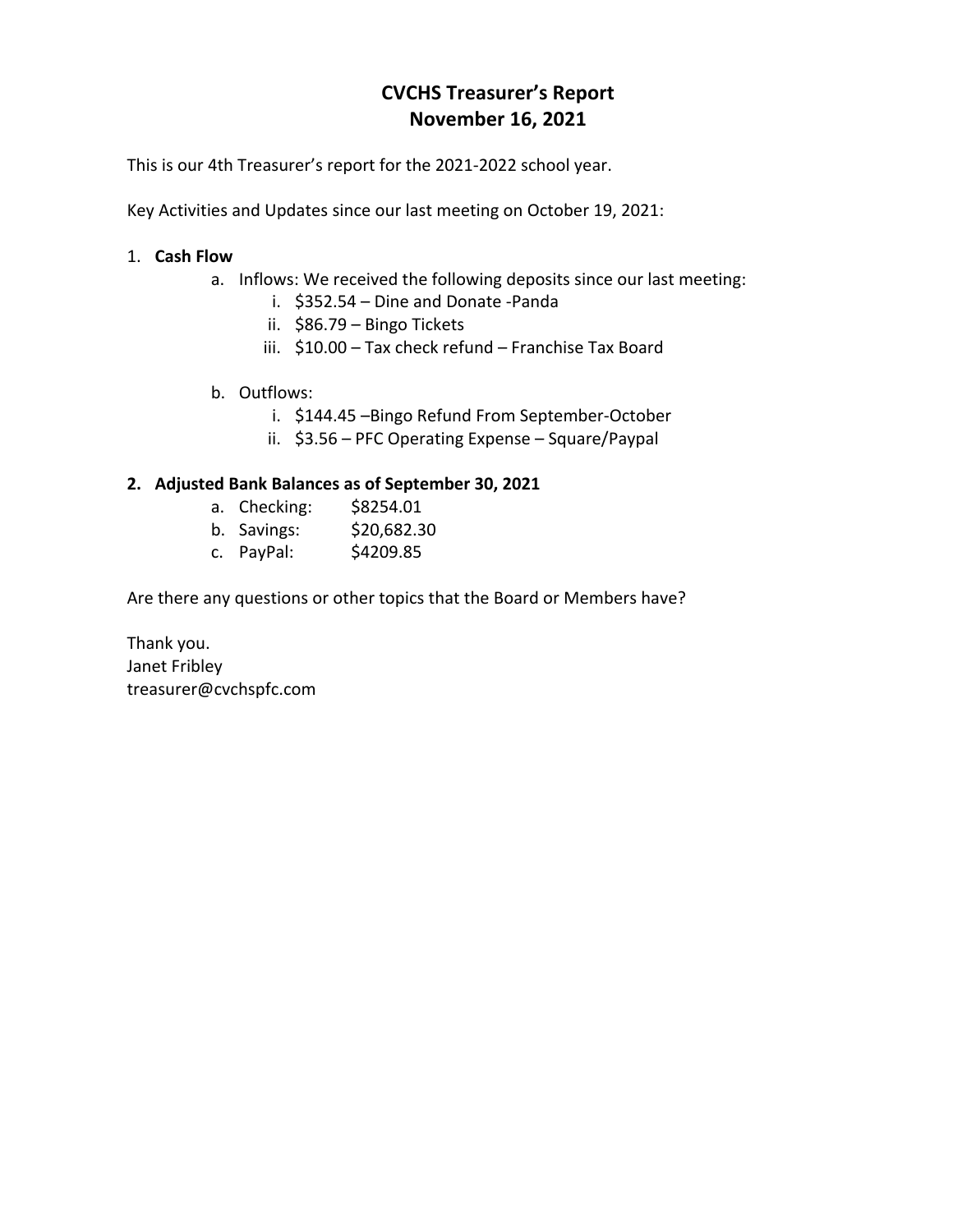|                                | <b>Cash Flow</b> |              |            |              |  |  |  |
|--------------------------------|------------------|--------------|------------|--------------|--|--|--|
| 8/1/2021 through 10/31/2021    |                  |              |            |              |  |  |  |
| 11/7/2021                      |                  |              |            | Page 1       |  |  |  |
|                                | $8/1/2021$ -     | $9/1/2021$ - | 10/1/2021- | OVERALL      |  |  |  |
| Category                       | 8/31/2021        | 9/30/2021    | 10/31/2021 | <b>TOTAL</b> |  |  |  |
| <b>INCOME</b>                  |                  |              |            |              |  |  |  |
| 4010 - Membership Donations    | 460.00           | 260.00       | 80.00      | 800.00       |  |  |  |
| 4020 - Employee Giving         | 15.00            | 15.00        | 0.00       | 30.00        |  |  |  |
| 4230 - Amazon Smile Donations  | 140.37           | 0.00         | 0.00       | 140.37       |  |  |  |
| 4312 - Savings Interest Earned | 0.18             | 0.17         | 0.18       | 0.53         |  |  |  |
| 4410 - Dine and Donate         | 0.00             | 0.00         | 352.54     | 352.54       |  |  |  |
| 4420 - Bingo Fundraising       | 0.00             | 57.66        | 86.79      | 144.45       |  |  |  |
| <b>TOTAL INCOME</b>            | 615.55           | 332.83       | 519.51     | 1,467.89     |  |  |  |
| <b>EXPENSES</b>                |                  |              |            |              |  |  |  |
| 5010 - PFC Operating Expense   | 11.95            | 7.63         | 3.56       | 23.14        |  |  |  |
| 5060 - PFC Tax Prep and Fees   | 0.00             | 0.00         | $-10.00$   | $-10.00$     |  |  |  |
| 5420 - Bingo Refund            | 0.00             | 0.00         | 144.45     | 144.45       |  |  |  |
| 6120 - Staff Support           | 252.45           | 0.00         | 0.00       | 252.45       |  |  |  |
| 7270 - Senior Activities       | 0.00             | 100.00       | 0.00       | 100.00       |  |  |  |
| <b>TOTAL EXPENSES</b>          | 264.40           | 107.63       | 138.01     | 510.04       |  |  |  |
| <b>OVERALL TOTAL</b>           | 351.15           | 225.20       | 381.50     | 957.85       |  |  |  |